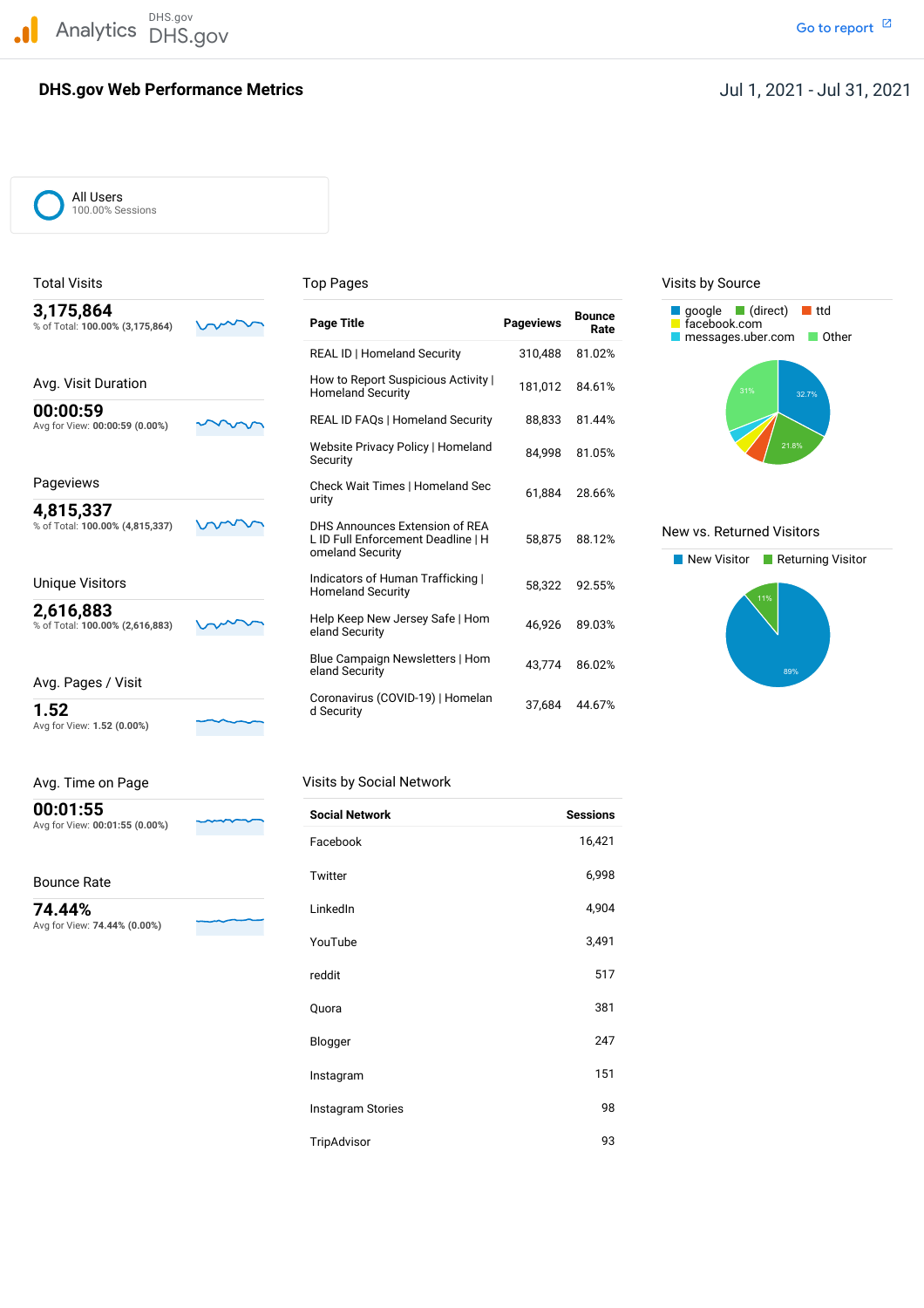### **DHS.gov Search Performance Metrics**

### Jul 1, 2021 - Jul 31, 2021

All Users 100.00% Sessions

#### Total External Searches (Google)

| 3,175,864<br>% of Total: 100.00% (3,175,864) | <b>Search Term</b> | <b>Total Unique Searches Organic Searches</b> |             | New Visitor<br>Returning Visitor |
|----------------------------------------------|--------------------|-----------------------------------------------|-------------|----------------------------------|
|                                              | global entry       | 1,192                                         | 0           | 11%                              |
|                                              | covid              | 467                                           | $\mathbf 0$ |                                  |
| <b>Total Internal Searches</b>               | careers            | 438                                           | 0           |                                  |
| 71,205<br>% of Total: 100.00% (71,205)       | real id            | 438                                           | $\mathbf 0$ | 89%                              |
|                                              | passport           | 337                                           | 0           |                                  |
| <b>Total External Searches (Google)</b>      | jobs               | 266                                           | 0           |                                  |
| 757,201                                      | canada             | 223                                           | 0           | Avg. Visits per Visitor          |
| % of Total: 23.84% (3,175,864)               | training           | 223                                           | 0           | Other<br>2                       |
|                                              | Careers            | 208                                           | 0           |                                  |
|                                              | Covid              | 208                                           | 0           | 12.2%                            |

### Visits to DHS.gov **The Community Community Community** Top Internal Searches by Search Term New vs. Returned Visitors





#### Top External Searches (Google - as reported)

| <b>Page Title</b>                                                                        | <b>Sessions</b> |
|------------------------------------------------------------------------------------------|-----------------|
| <b>REAL ID   Homeland Security</b>                                                       | 87,196          |
| Check Wait Times   Homeland Security                                                     | 37,325          |
| Blue Campaign Newsletters   Homelan<br>d Security                                        | 35,387          |
| DHS Announces Extension of REAL ID F<br>ull Enforcement Deadline   Homeland S<br>ecurity | 29,972          |
| <b>REAL ID FAQs   Homeland Security</b>                                                  | 24,623          |
| Learn What I Can Bring on the Plane   H<br>omeland Security                              | 16,982          |
| What Is Human Trafficking?   Homelan<br>d Security                                       | 16,264          |
| Apply for a U.S. Passport   Homeland S<br>ecurity                                        | 14,986          |
| Cross U.S. Borders   Homeland Security                                                   | 14,886          |
| Homeland Security Careers   Homeland<br>Security                                         | 12,904          |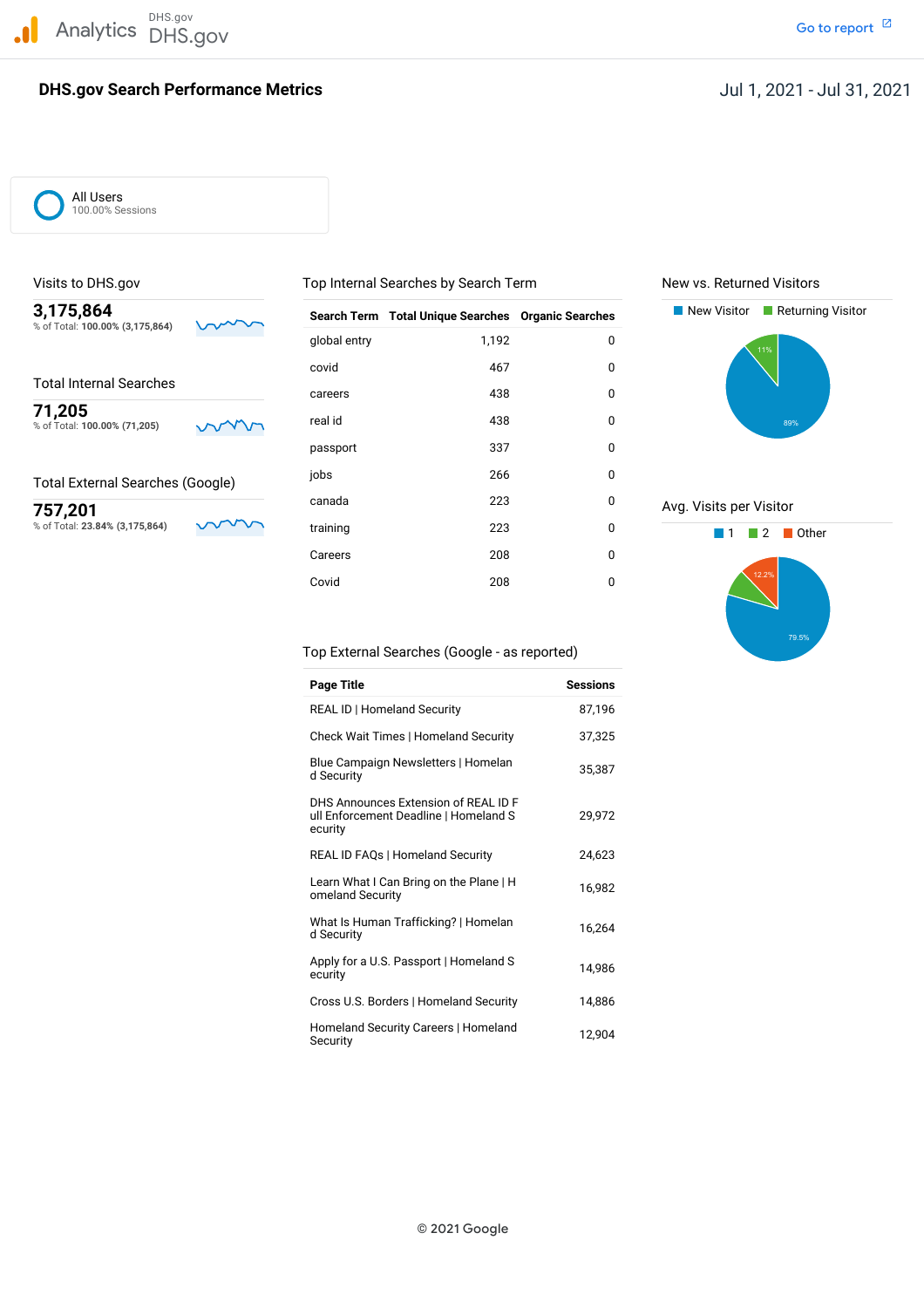# **DHS.gov Customer Satisfaction Survey**

Time Period: 07/01/2021- 07/31/2021

# **Overall Customer Satisfaction Score 65.17 <b>65.17**

# **How would you rate your overall experience today? 62.67**

| <b>Answer Choices</b>                                                     | <b>Responses</b> | <b>Points</b> | <b>Score</b> |
|---------------------------------------------------------------------------|------------------|---------------|--------------|
| • Outstanding                                                             | 503              | 100           | 50300        |
| • Above Average                                                           | 468              | 75            | 35100        |
| • Average                                                                 | 479              | 50            | 23950        |
| • Below Average                                                           | 156              | 25            | 3900         |
| • Poor                                                                    | 201              | 0             | 0            |
| <b>Total</b>                                                              | 1807             |               | 113250       |
| Were you able to complete the purpose of your visit?                      |                  |               | 57.50        |
| <b>Answer Choices</b>                                                     | <b>Responses</b> | <b>Points</b> | <b>Score</b> |
| • Yes                                                                     | 1039             | 100           | 103900       |
| $\blacksquare$ No                                                         | 768              | 0             | 0            |
| <b>Total</b>                                                              | 1807             |               | 103900       |
| Would you still return to this website if you could get this              |                  |               | 85.27        |
| information or service from another source?                               |                  |               |              |
| <b>Answer Choices</b>                                                     | <b>Responses</b> | <b>Points</b> | <b>Score</b> |
| • Yes                                                                     | 1314             | 100           | 131400       |
| $\blacksquare$ No                                                         | 227              | 0             | 0            |
| <b>Total</b>                                                              | 1541             |               | 131400       |
| Will you recommend this website to a friend or colleague?                 |                  |               | 77.74        |
| <b>Answer Choices</b>                                                     | <b>Responses</b> | <b>Points</b> | <b>Score</b> |
| • Yes                                                                     | 1198             | 100           | 119800       |
| $\blacksquare$ No                                                         | 343              | 0             | 0            |
| <b>Total</b>                                                              | 1541             |               | 119800       |
| Please describe your experience finding your way around                   |                  |               | 55.42        |
| (navigating) DHS.gov today.                                               |                  |               |              |
| NOTE: Excludes "Other" responses                                          |                  |               |              |
| <b>Answer Choices</b>                                                     | <b>Responses</b> | <b>Points</b> | <b>Score</b> |
| · Encountered no difficulties                                             | 854              | 100           | 85400        |
| • Had technical difficulties (e.g. error messages, broken links)          | 89               | 0             | 0            |
| - Links did not take me where I expected                                  | 51               | 0             | 0            |
| . Links / labels are difficult to understand, they are not intuitive      | 136              | 0             | 0            |
| . Navigated to general area but couldn't find the specific content needed | 262              | 0             | 0            |
| . Too many links or navigational choices                                  | 59               | 0             | 0            |
| . Would often feel lost, not know where I was<br><b>Total</b>             | 90<br>1541       | 0             | 0<br>85400   |
|                                                                           |                  |               |              |
| How was your experience using our site search?                            |                  |               | 47.49        |
| NOTE: Excludes "Did not use search" and "Other" responses                 |                  |               |              |
| <b>Answer Choices</b>                                                     | <b>Responses</b> | <b>Points</b> | <b>Score</b> |
| · Encountered no difficulties                                             | 454              | 100           | 45400        |
| I was not sure what words to use in my search                             | 93               | 0             | 0            |

▪ Results were not helpful ▪ Results were not relevant to my search terms or needs ▪ Results were too similar / redundant ▪ Returned not enough or no results ▪ Returned too many results **Total**  159 106 29 72 43 **956**  0 0  $\overline{0}$ 0 0 0 0  $\overline{\textbf{0}}$  $\overline{\textbf{0}}$ 0 **45400**